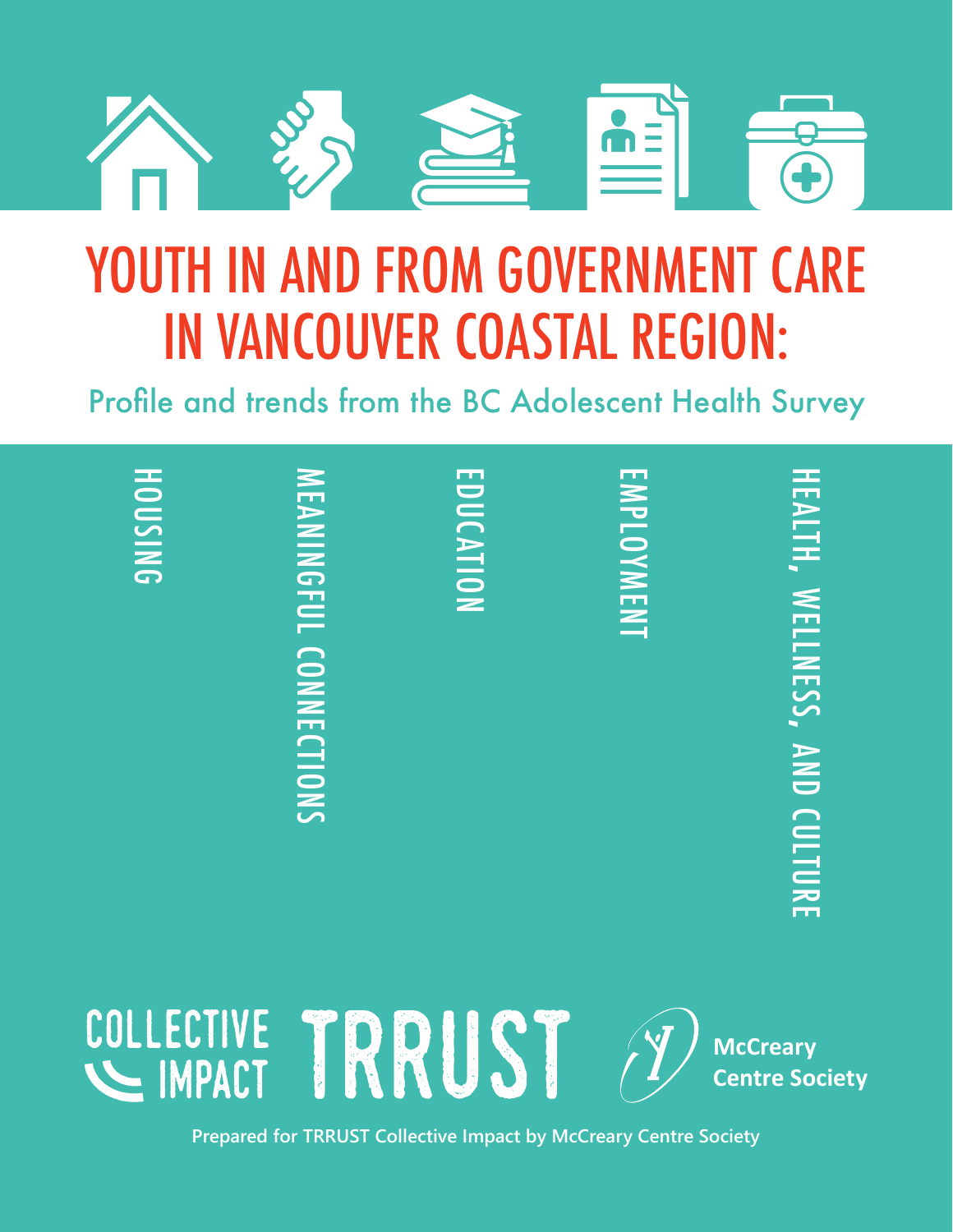We acknowledge that McCreary Centre Society is located on the ancestral, traditional, and unceded territory of the Coast Salish Peoples, including the territories of the xwməθkwəy̓əm (Musqueam), Skwxwú7mesh (Squamish), and Səl ílwətaʔ/Selilwitulh (Tsleil-Waututh) Nations. We also acknowledge the ancestral and continuing connection to this land of the Métis Nation.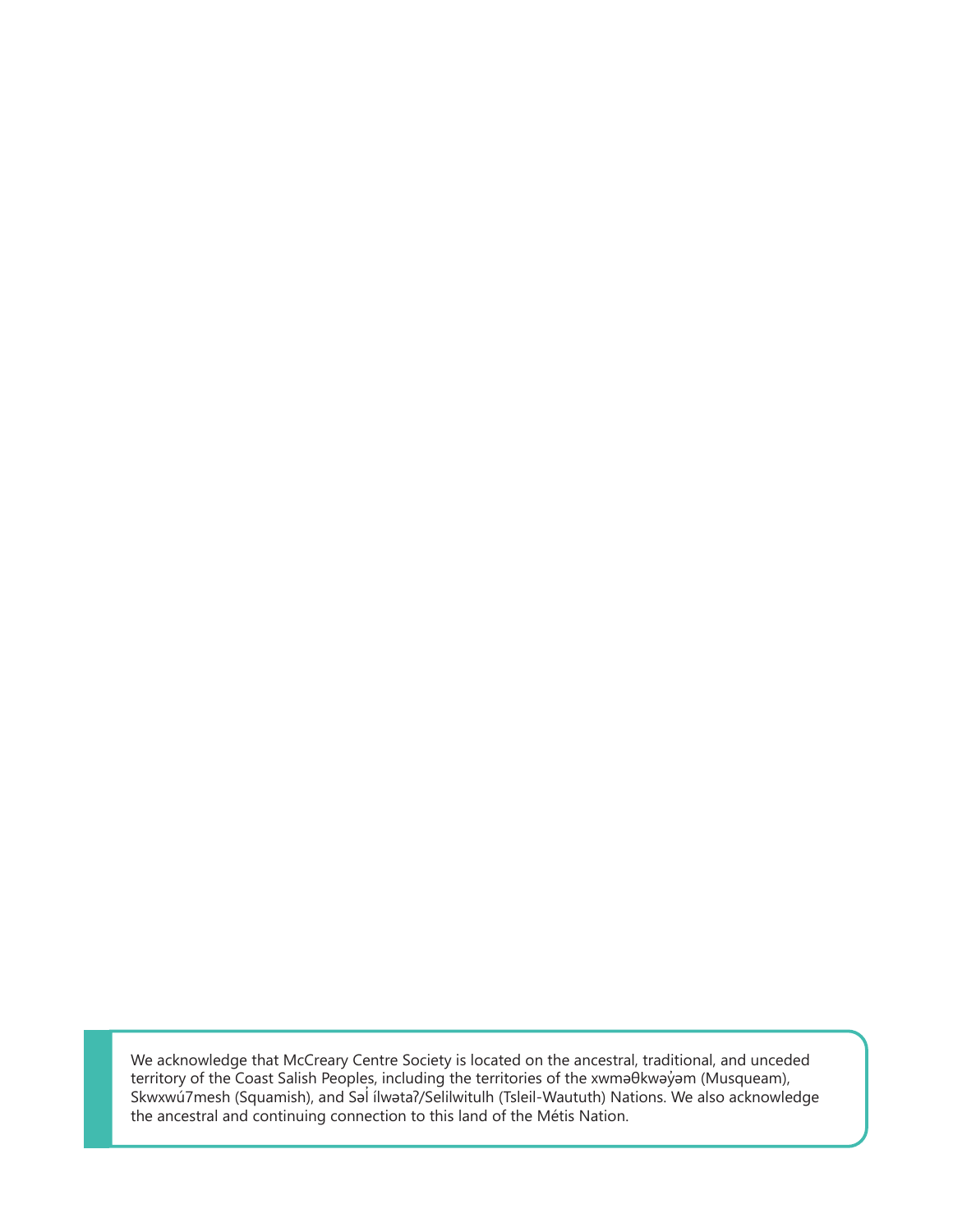## YOUTH IN AND FROM GOVERNMENT CARE IN VANCOUVER COASTAL REGION:

Profile and trends from the BC Adolescent Health Survey

Prepared for TRRUST Collective Impact by McCreary Centre Society

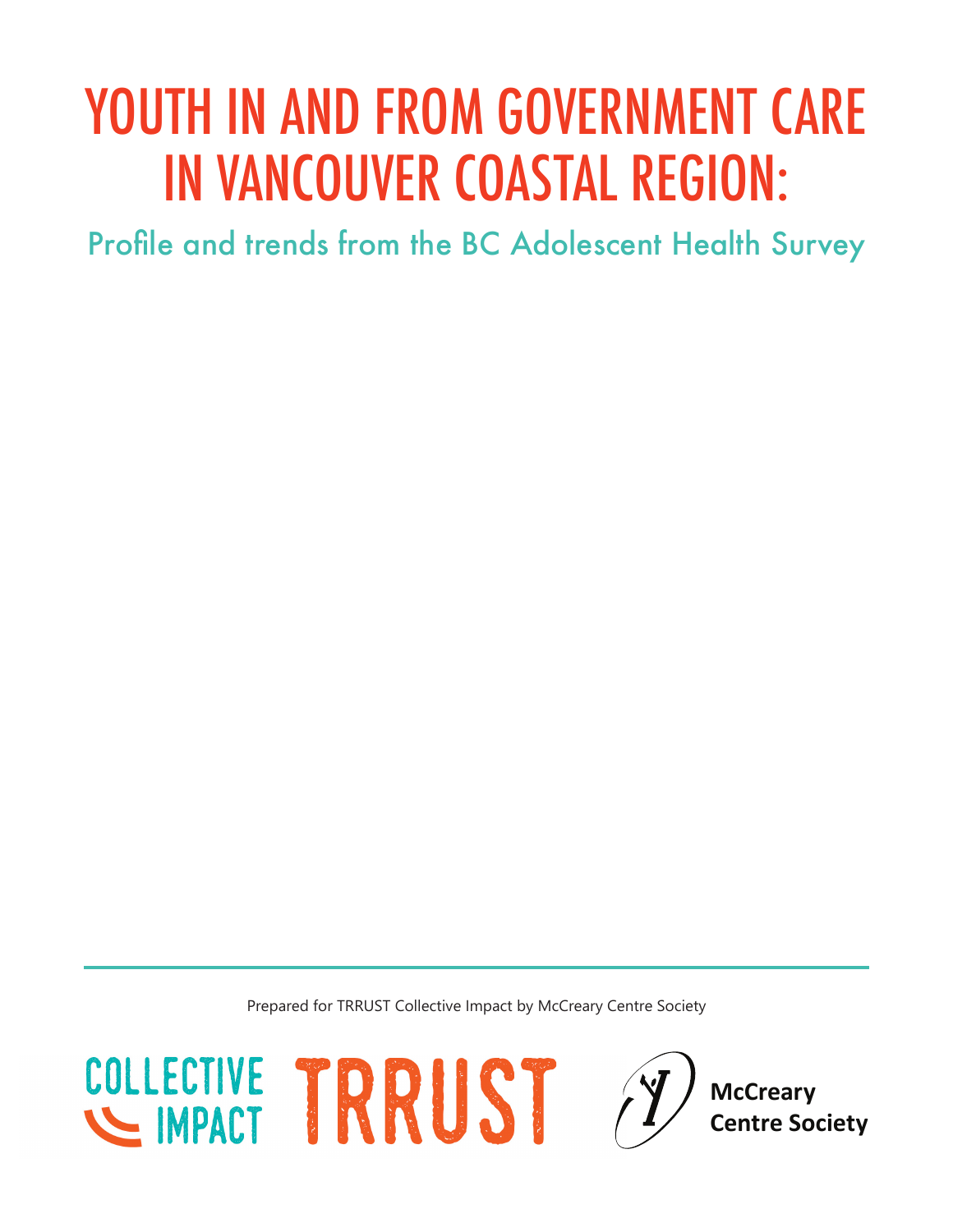# **TABLE OF CONTENTS**

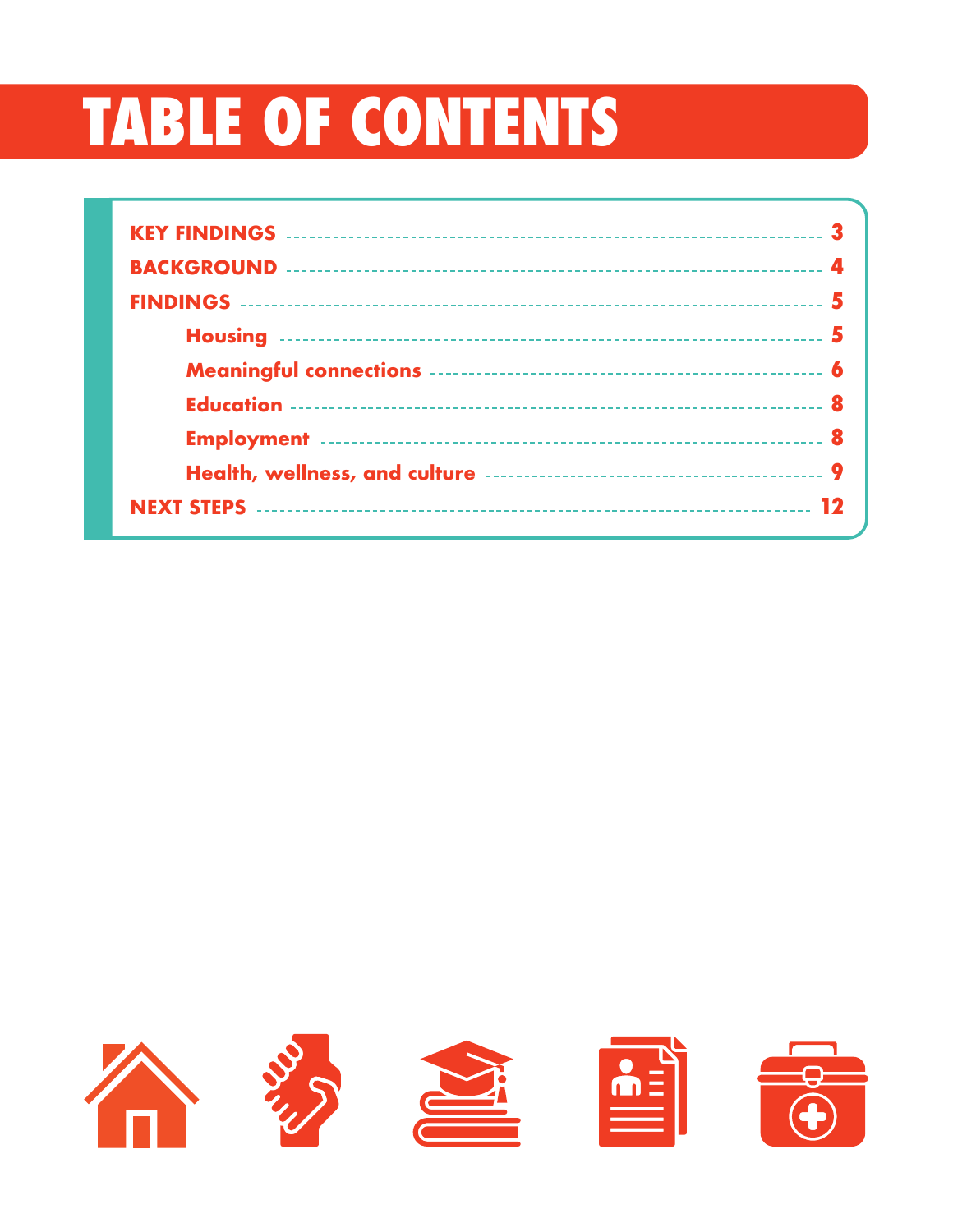# <span id="page-4-0"></span>**KEY FINDINGS**

TRRUST Collective Impact is aiming to improve outcomes for youth with government care experience in Vancouver in the areas of housing; meaningful connections; education; employment; and health, wellness, and culture.

Data from the BC Adolescent Health Survey collected in 2008, 2013, and 2018 for the Vancouver Coastal region shows that although the health picture of youth with care experience aged 12–19 is generally poorer than for their peers without care experience, there have been some improvements in these domains since TRRUST was formed in 2014.

#### Housing

In 2018, youth in Vancouver Coastal with care experience were less likely than a decade earlier to have moved multiple times (13% had moved three or more times in the past year vs. 26% in 2008). They were also less likely to have run away in the past year (24% vs. 43% in 2008).

In 2018, 3% of youth with care experience often or always went to bed hungry because there was not enough money for food at home. Although still higher than youth without care experience (1%), this was less than half the rate of five years earlier (7% in 2013).

#### Meaningful connections

Youth with care experience were more likely to feel an adult in their community cared about them compared to five years earlier (55% vs. 44% in 2013). They were also more likely to find the adults they approached for help to be helpful than in previous years. For example, 69% of those who approached their social worker for help found it helpful, compared to 38%\* in 2008.

### **Education**

The percentage of youth with care experience who did not expect to finish high school decreased from 10% in 2008 to 3% in 2018. There was no increase between 2013 and 2018 in youth planning to attend post-secondary. However, they were more likely to plan to attend than a decade earlier (72% vs. 61%).

### **Employment**

Working in excess of 20 hours a week during the school year has been linked to poorer health and well-being among youth. In 2018, 1 in 10 youth with care experience who worked at a paid job worked this often, compared to 4 in 10 in 2008.

#### Health, wellness, and culture

Youth in and from care were less likely than in previous survey years to experience extreme stress (e.g., 13% in 2018 vs. 21% in 2008) and extreme despair (e.g., 12% in 2018 vs. 20% in 2013) in the past month. Also, despite an increase in suicidal ideation among youth with care experience, they were half as likely as a decade earlier to have attempted suicide in the past year (11% vs. 22% in 2008).

Youth with care experience were half as likely as a decade earlier to have missed out on needed medical care in the past year (16% vs. 32%).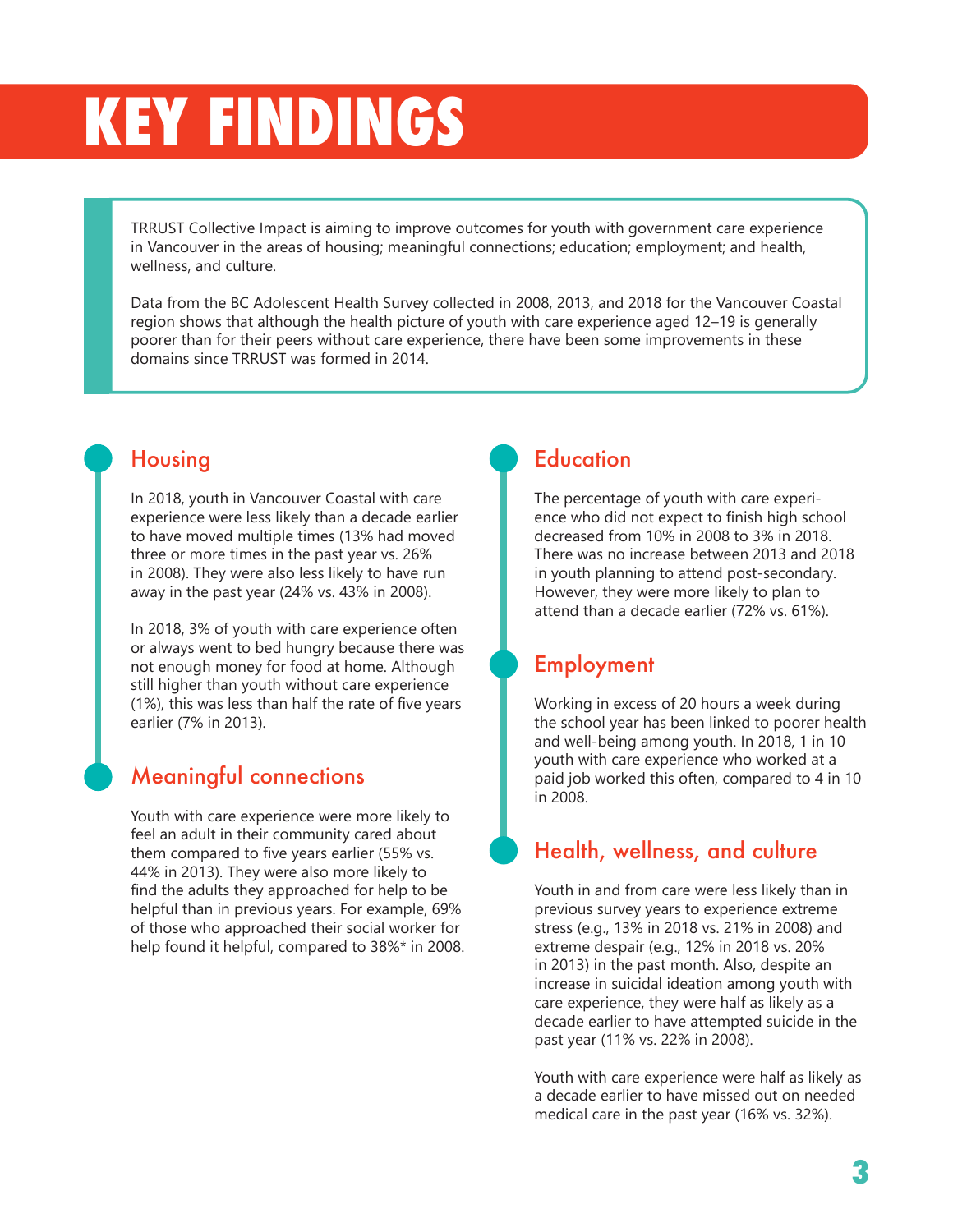# <span id="page-5-0"></span>**BACKGROUND**

### About TRRUST

TRRUST is a Collective Impact initiative which began in April 2014. TRRUST is composed of over 350 members, including representatives from non-profit organizations, government agencies, and young people with lived experience in care. The common goal of TRRUST is to achieve system-wide improvements in outcomes for youth transitioning out of government care in Vancouver, British Columbia.

TRRUST is guided by its Strategic Advisory as well as the Collective Young Leaders, who are a group of youth with lived experience in care. McCreary Centre Society has acted as TRRUST's backbone agency since 2016, providing logistical support to the initiative. There are five clusters (working groups) within TRRUST. Each cluster focuses on one of the priority areas identified by young people as needed for a successful transition from government care. Findings in this report are organized based on these clusters, specifically housing; meaningful connections; education; employment; and health, wellness, and culture. More information about TRRUST can be found at **[mcs.bc.ca/trrust](https://www.mcs.bc.ca/trrust)**.

#### About the BC Adolescent Health Survey (BC AHS)

The BC Adolescent Health Survey (BC AHS) is one of the population-level data sources available to TRRUST to measure progress in improving outcomes for youth in and from government care. The survey has been carried out every five years since 1992. Over 38,000 students in Grades 7–12 completed the 2018 BC AHS in public schools across British Columbia, including more than 1,600 students who had ever been in government care or an alternative to care. Students answered 139 questions about their health and about the risk and protective factors in their lives. More information about the BC AHS can be found at **[mcs.bc.ca](https://mcs.bc.ca)**.

Data from the BC AHS is considered representative of students in Grades 7–12 attending mainstream schools in BC. It does not include youth who were in most alternative schools, independent schools, were homeschooled, or were not in school on the day the survey was administered. Some youth may also have been excluded because the survey was only available in paper form and in English.

Data is also considered representative at the regional level. The results in this report focus on youth aged 12–19 in the Vancouver Coastal Health region. The report includes data from around 800 youth with care experience who participated in the BC AHS in this region over the past decade.

The question wording asking about government care experience has changed slightly over time to reflect changes in legislation. For example, the question in 2018 includes reference to Delegated Agencies and included the option Kith and Kin Agreements. For this reason, percentages for trends (changes across survey years) were among youth with experience in the types of government care that were asked about on all three BC AHS surveys over the past decade (2008, 2013, and 2018)—specifically, foster care, group homes, and Youth Agreements.

The 2018 BC AHS asked whether youth had experienced any of the following types of care or alternatives to care: foster care, group home, Youth Agreement, Agreement with Young Adults (AYA), kith and kinship agreement, or custody centre. For analyses within the 2018 BC AHS, youth with any of these experiences ("ever in care") were compared to youth who had none of these experiences ("never in care").

#### Analyses in this report

All reported comparisons are statistically significant at least at *p*<.05. This means there is less than a 5% likelihood the results occurred by chance.

Any percentage that is marked with an asterisk (\*) should be interpreted with caution, as the standard error was higher than others but is still within the releasable range.

The report provides associations, and does not imply causation or the direction of the relation.

For more details about the methodology, sample, and limitations of the BC AHS, please visit **[mcs.bc.ca](https://www.mcs.bc.ca)**.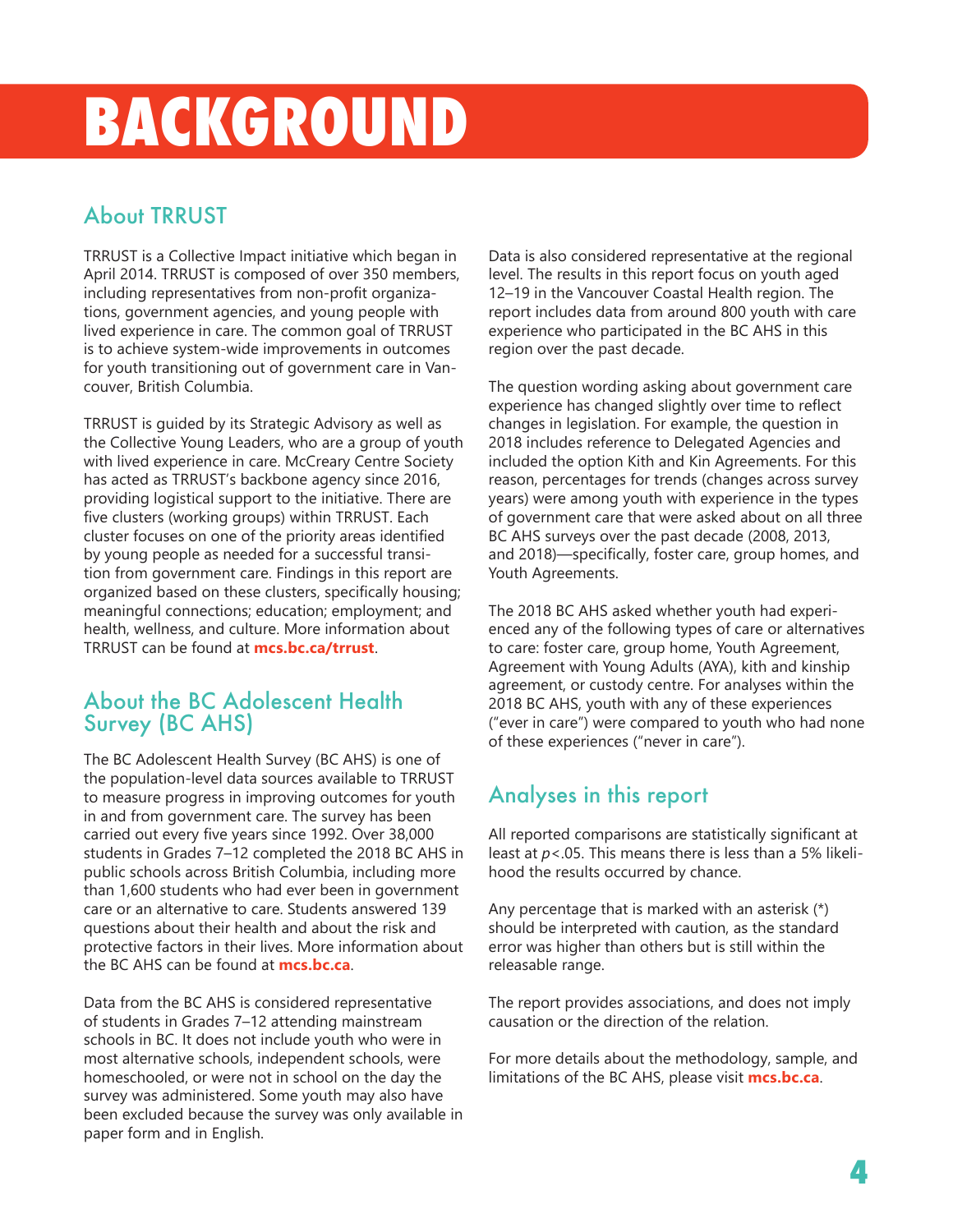# <span id="page-6-0"></span>**FINDINGS**

## HOUSING



TRRUST's housing cluster is focused on ensuring that youth transitioning out of care have access to safe and affordable housing in a neighbourhood of their choice. For example, the cluster has worked with the City of Vancouver and other housing providers in the Vancouver Coastal region to have youth from care considered a priority group for social housing.

In 2018, youth with care experience were more likely than those never in care to have moved in the past year (48% vs. 22%), and to have moved multiple times. However, they were less likely to have moved three or more times compared to a decade earlier. Similarly, youth with care experience were more likely than those never in care to have run away in the past year (25% vs. 7%), but were less likely to have run away than 10 years earlier (43% in 2008).



A very small percentage of youth with care experience reported living alone in the past year, which was similar to the percentage among youth never in care.

In 2018, youth with care experience were less likely than those never in care to feel safe in their neighbourhood during the day (81% vs. 93%) and at night (54% vs. 65%), which was similar to 2013.

### Going to bed hungry

Youth with care experience were three times more likely than those never in care to have gone to bed hungry often or always because there was not enough money for food. However, there was a decrease from five years earlier in youth with care experience going to bed hungry this frequently.



**YOUTH WHO WENT TO BED HUNGRY**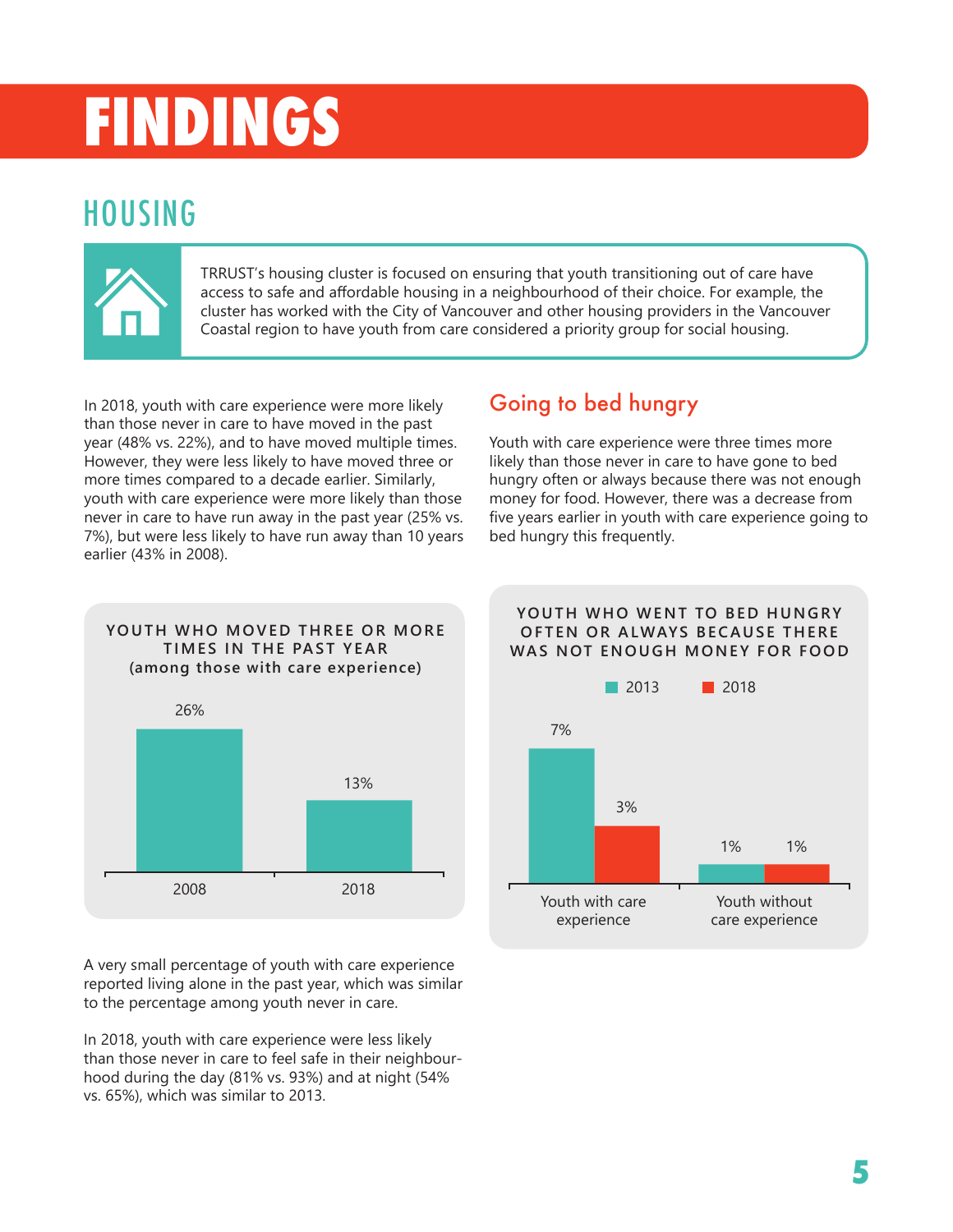## <span id="page-7-0"></span>MEANINGFUL CONNECTIONS



The meaningful connections cluster aims to foster supportive relationships and offer meaningful experiences to youth in and from care. The cluster hosts regular socials and events, and provides funding for young people to pursue experiences that are meaningful to them.

#### Supportive adults

While youth with care experience were less likely than those never in care to feel that an adult in their community cared about them (55% vs. 63%), they were more likely to feel an adult cared about them compared to five years earlier.



Around one in four youth with care experience (23%) had an adult outside their family whom they felt they could talk to if they were having a serious problem. This was comparable to five years prior, and was also similar to the percentage among youth without care experience.

The survey asked youth if they had approached various people for support in the past year and if they found the assistance helpful. Reflecting patterns among youth never in care, the majority of youth with care experience (71%) had asked a family member for help, and just over half (56%) had approached a teacher. Youth with care experience were more likely than those never in care to have asked a school counsellor (47% vs. 34%), youth worker (23% vs. 8%), and social worker (28% vs. 5%) for help.

Among youth with care experience who had approached a social worker for help in the past year, 69% found it helpful. This was an increase from a decade earlier (38%\* found a social worker helpful in 2008). Similarly, youth with care experience were more likely to find their teacher helpful in 2018 than in previous survey years. Further, in 2018 they were as likely as youth never in care to find their teacher helpful, unlike a decade earlier when they were less likely than youth never in care to feel this way.



\* Percentage should be interpreted with caution as the standard error was higher than others but still within the releasable range.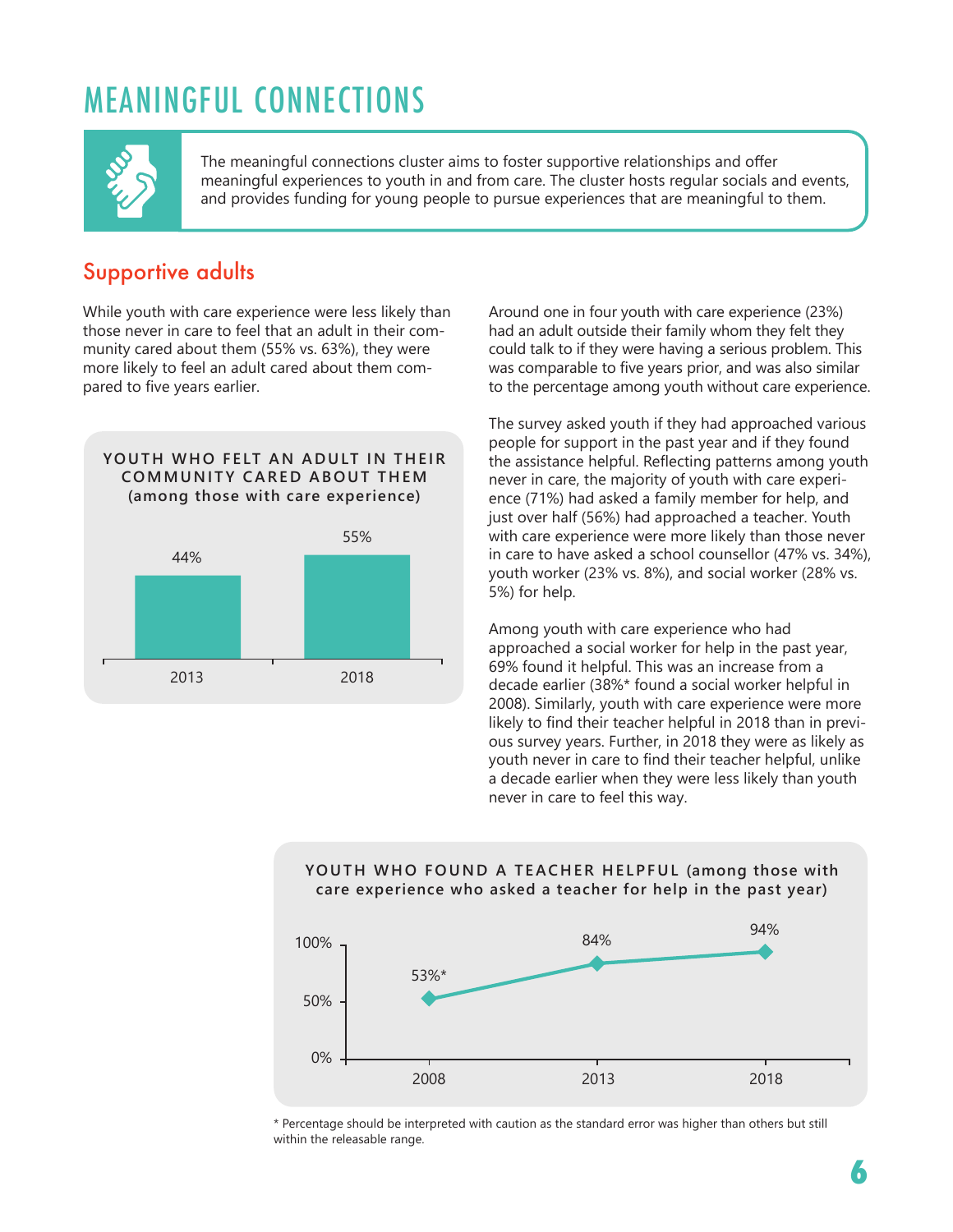#### Peers

Most youth with care experience had at least one close friend (92% vs. 97% of youth never in care), including 72% who had three or more close friends (vs. 84% among youth never in care). Percentages were similar to those five years earlier.

In the past year, almost four in five youth with care experience (79%) had approached a friend for help whom they knew in person. The majority of these youth (93%) found the experience helpful (percentages were similar among youth never in care).

Youth with care experience were more likely than their peers never in care to have online friends they had never met in person (43% vs. 30%), including three or more online friends (25% vs. 15%). Around a third (36%) had asked their online friends for help in the past year (vs. 17% of youth never in care), and most of these youth (83%) found it helpful.

#### Involvement in community activities

Overall, youth with care experience participated in extracurricular activities at similar rates as they had five years earlier, and at similar rates to their peers without care experience. One exception was they were less likely than youth never in care to have participated in organized sports on a weekly basis in the past year (40% vs. 56% among youth never in care).

Youth with care experience were less likely than those never in care to feel their community activities were meaningful to them (49% vs. 67%) and that their ideas were listened to within these activities (29% vs. 45%). They were also less likely to feel like a part of their community (35% vs. 44%). Percentages were comparable across survey years.



#### PARTICIPATION IN EXTRACURRICULARS AT LEAST WEEKLY **IN THE PAST YEAR (among youth with care experience)**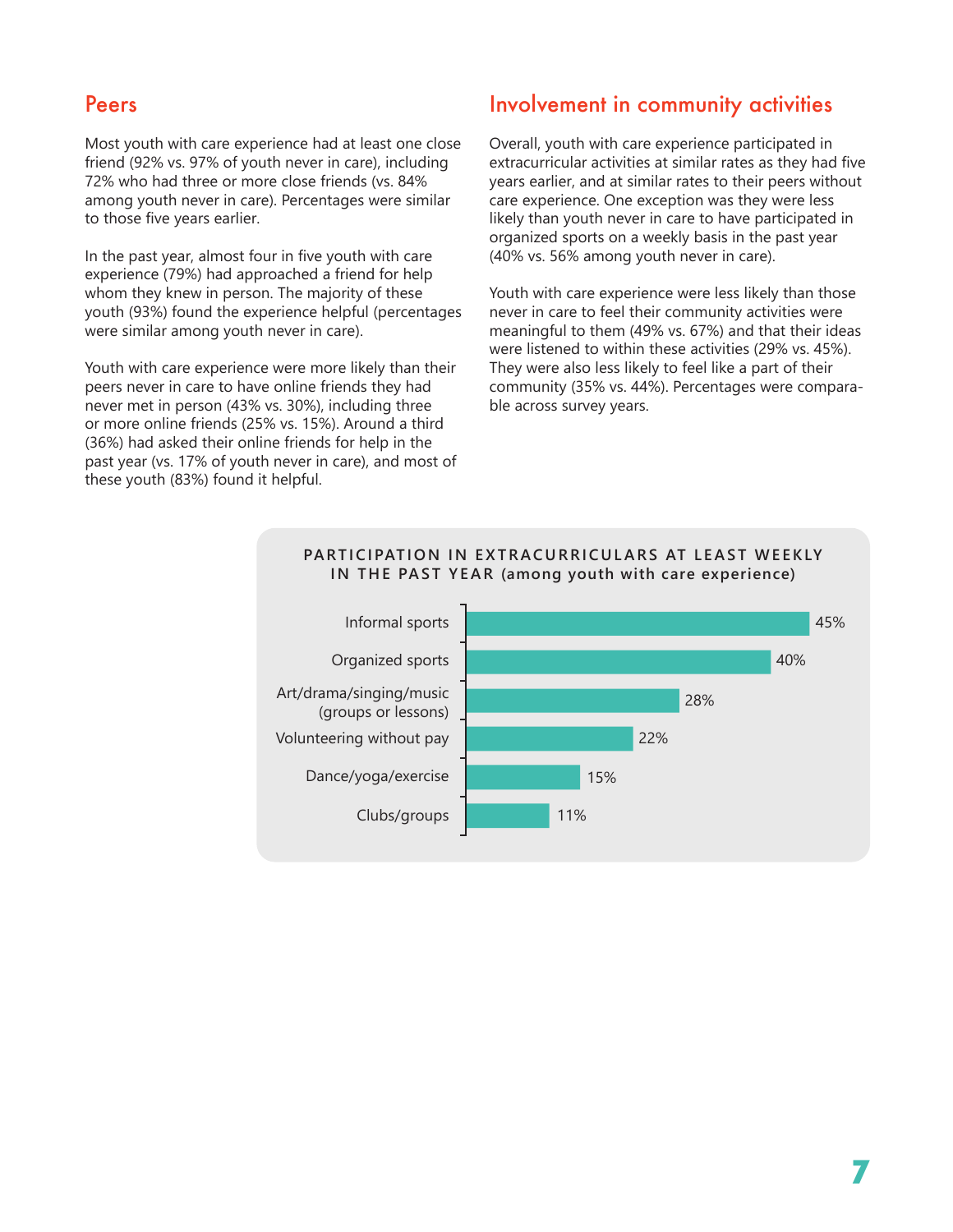## <span id="page-9-0"></span>**EDUCATION**



The TRRUST education cluster is focused on ensuring youth in and from care have the financial and other supports necessary to graduate high school and access post-secondary opportunities.

In 2018, 3% of youth with care experience did not expect to finish high school, which was lower than a decade earlier (10% in 2008). Although youth with care experience were less likely to plan to continue their education after high school compared to those never in care (72% vs. 86%), they were more likely than a decade earlier to plan to pursue postsecondary education.

Around half of youth with care experience (53%) felt like a part of their school (vs. 63% of youth never in care) and 55% felt happy at school (vs. 63% among youth never in care), with similar percentages across survey years. Also, youth with care experience were less likely than those never in care to feel safe at school (77% among those never in care), but were more likely to feel safe than a decade earlier.



Note: For both experiences, the difference between 2013 and 2018 was not statistically significant.

### EMPLOYMENT



TRRUST's employment cluster supports youth in and from care to access employment opportunities with employers who are understanding and flexible.

Around a quarter of youth with care experience (26%) had worked in the past year, and 10% of those who worked at a paid job had worked more than 20 hours each week (percentages were comparable among youth never in care).

Working in excess of 20 hours each week has been linked to poorer health and well-being among youth. In 2018, youth with care experience who worked at a paid job were less likely to have worked an excessive number of hours each week compared to a decade earlier (40%\* in 2008).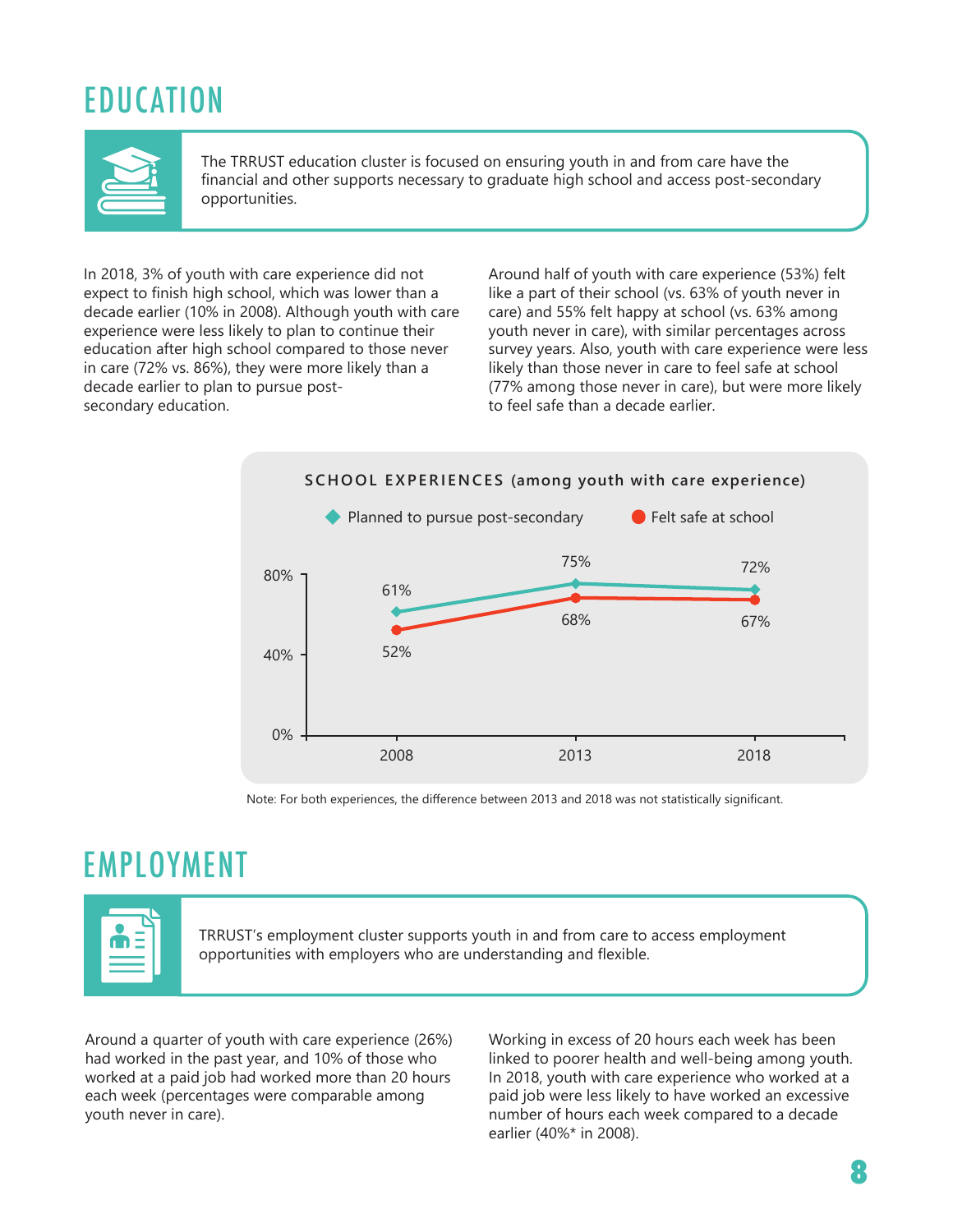## <span id="page-10-0"></span>HEALTH**,** WELLNESS**,** AND CULTURE



The health, wellness, and culture cluster is the newest cluster and was formed after the 2018 BC AHS data was collected. This cluster was created to increase coordination of TRRUST's focus on supporting the mental, physical, and cultural health of youth with care experience.

#### Mental health and well-being

Youth with care experience were less likely than those never in care to report good or excellent mental health (62% vs. 75%). However, there was a decrease in the mental health ratings of youth never in care from five years earlier (from 82% in 2013), while this reduction was not seen among youth from care.

Youth from care were less likely than in previous survey years to experience extreme stress and despair in the past month. In contrast, among youth without care experience, there were increases in extreme stress (from 8% in 2013 to 11% in 2018) and despair (from 6% in 2008 to 7% in 2013 and 2018).

Youth with care experience were more likely than those never in care to report having a mental health condition, including depression (29% vs. 12%) and anxiety (22% vs. 14%). Percentages for youth from care were not significantly different across survey years.

Most youth with care experience (71%) could identify something they were good at. This percentage was similar to previous survey years and to the rate among youth never in care.



Note: For extreme despair, the percentage in 2008 was not significantly different from that in 2013 or 2018. For extreme stress, the percentage in 2013 was not significantly different from that in 2008 or 2018.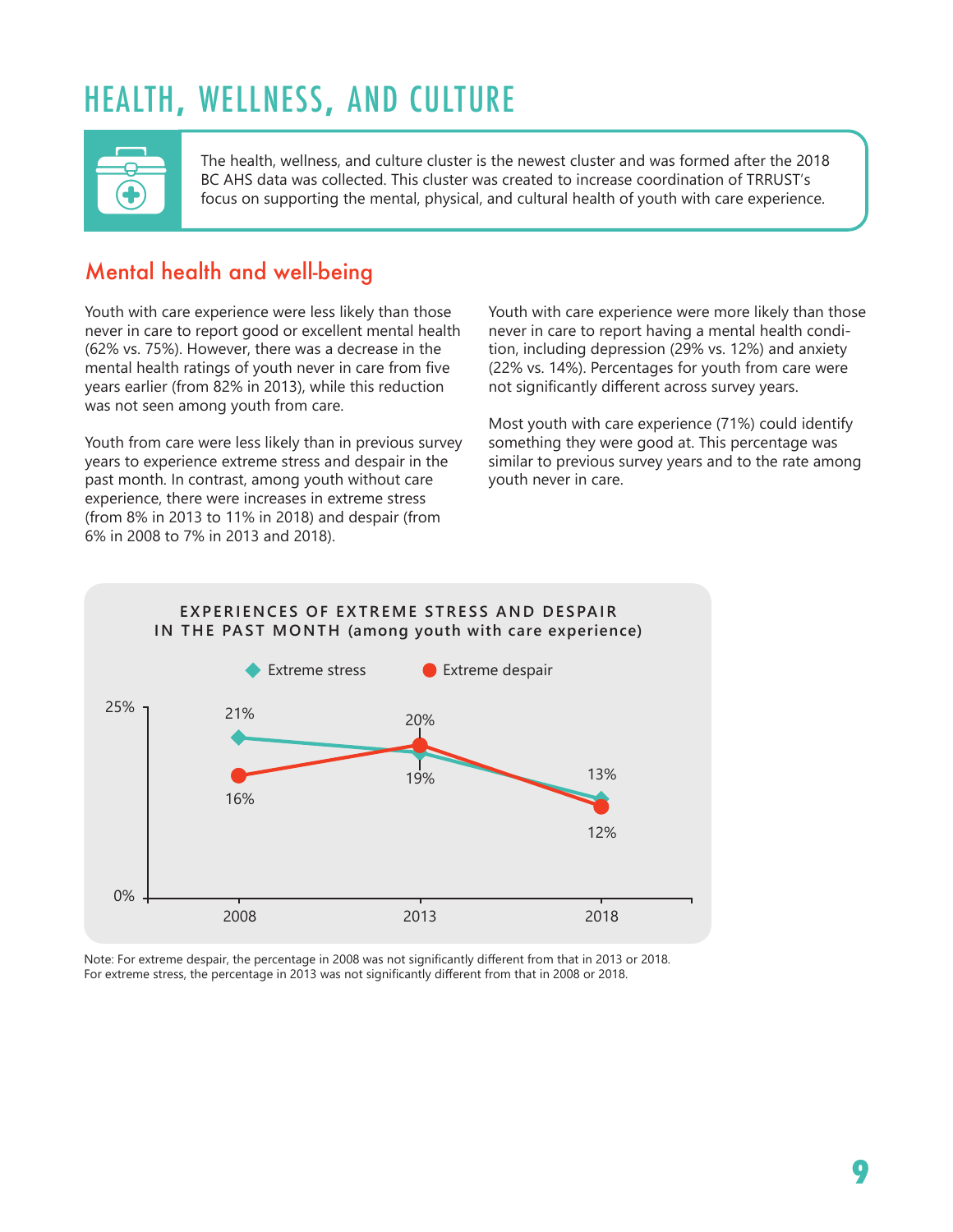#### Self-harm and suicidality

Around a third of youth from care had cut or injured themselves on purpose in the past year (vs. 15% of youth never in care). Rates of self-harm were higher than five years previously (32% in 2018 vs. 20% in 2013), which was also the case among youth never in care.

Also, 30% of youth from care had seriously considered suicide in the past year (vs. 14% among youth never in care). As with youth never in care, rates of suicide ideation went up from five years earlier. However, youth with care experience were half as likely as a decade earlier to have attempted suicide in the past year, although rates were still higher than among youth without care experience (11% vs. 3%).

#### Overall health

Similar to the pattern for mental health ratings, youth with care experience were less likely than those never in care to describe their overall health as good or excellent (73% vs. 82%); however, the percentage remained relatively stable across survey years, whereas there was a decrease among youth never in care (from 87% in 2013).



Note: For considered suicide, the percentage in 2008 was not significantly different from that in 2013 or 2018. For attempted suicide, the difference between 2013 and 2018 was not significant.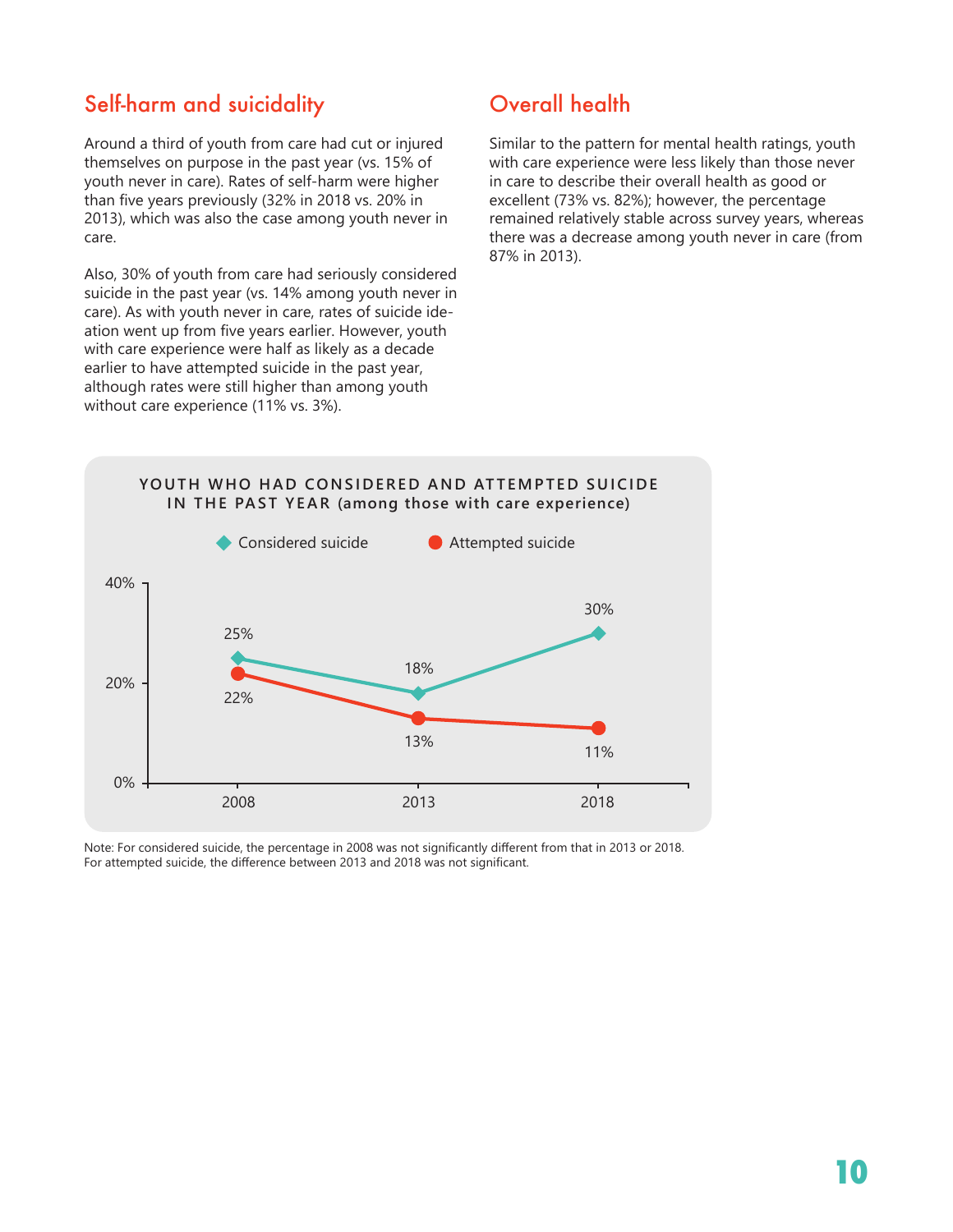#### Missed out on needed services

While youth with care experience were more likely than those never in care to have missed out on needed medical help in the past year (16% vs. 7%), they were half as likely as a decade earlier to have missed out on these services.

Around a quarter of youth (26%) had missed out on needed mental health services in the past year, which was comparable to previous years.



Note: The difference between 2013 and 2018 was not statistically significant.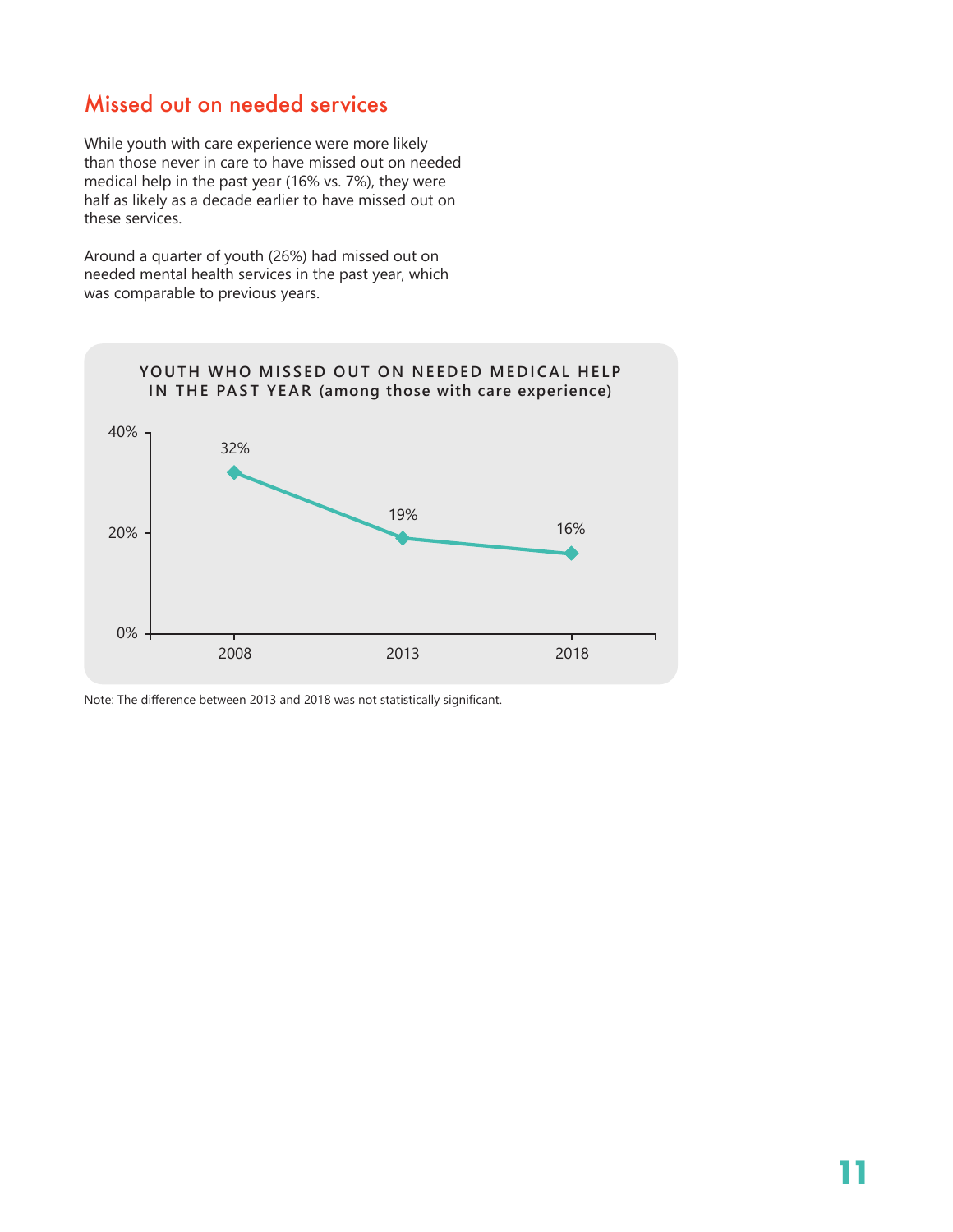## <span id="page-13-0"></span>**NEXT STEPS**

The findings in this report show that overall youth with care experience in Vancouver Coastal continue to experience poorer outcomes than their peers never in care. However, there are notable improvements in each of the areas that TRRUST is working to address, and a few previous disparities between youth with care experience and those never in care were no longer present in 2018.

The results are encouraging but also highlight the areas where work is needed to ensure that youth in and from care experience the equity of opportunity each cluster is striving to achieve. It is hoped that through the work of TRRUST and others seeking to improve outcomes for youth in and from care, the next BC AHS in 2023 will show further improvements.

The BC AHS is aimed at youth in mainstream school and therefore misses those not attending, and those who have transitioned out of care at 19. For this reason, McCreary's Youth Research Academy are conducting a longitudinal study of youth aging out of care in BC which aims to survey youth at six-month intervals from six months before their 19th birthday through into their mid 20's. To learn more about this study, please contact [Karen@mcs.bc.ca](mailto:Karen%40mcs.bc.ca?subject=) or visit [mcs.bc.ca.](https://www.mcs.bc.ca) Any young person wishing to participate can complete a survey (please see below):

For youth currently in government care in BC, or an alternative to care (e.g., on a Youth Agreement), who are 18 and for those who have turned 19 or 20 and have had their supports extended due to the COVID-19 pandemic: **[form.simplesurvey.com/f/l/YouthTransitionTIME1.](https://form.simplesurvey.com/f/s.aspx?s=4CB2904A-4589-47C8-A5AA-0237F7D3D1A0)** 

For youth with care experience who turned 19 or 20 within the past year and have aged out care in BC: **[form.simplesurvey.com/f/l/YouthTransitionTIME2](https://form.simplesurvey.com/f/l/YouthTransitionTIME2)**.

To learn more about TRRUST visit: **[mcs.bc.ca/trrust](https://mcs.bc.ca/trrust)** or contact Erica at **[erica\\_trrust@outlook.com](mailto:erica_trrust%40outlook.com?subject=)**.